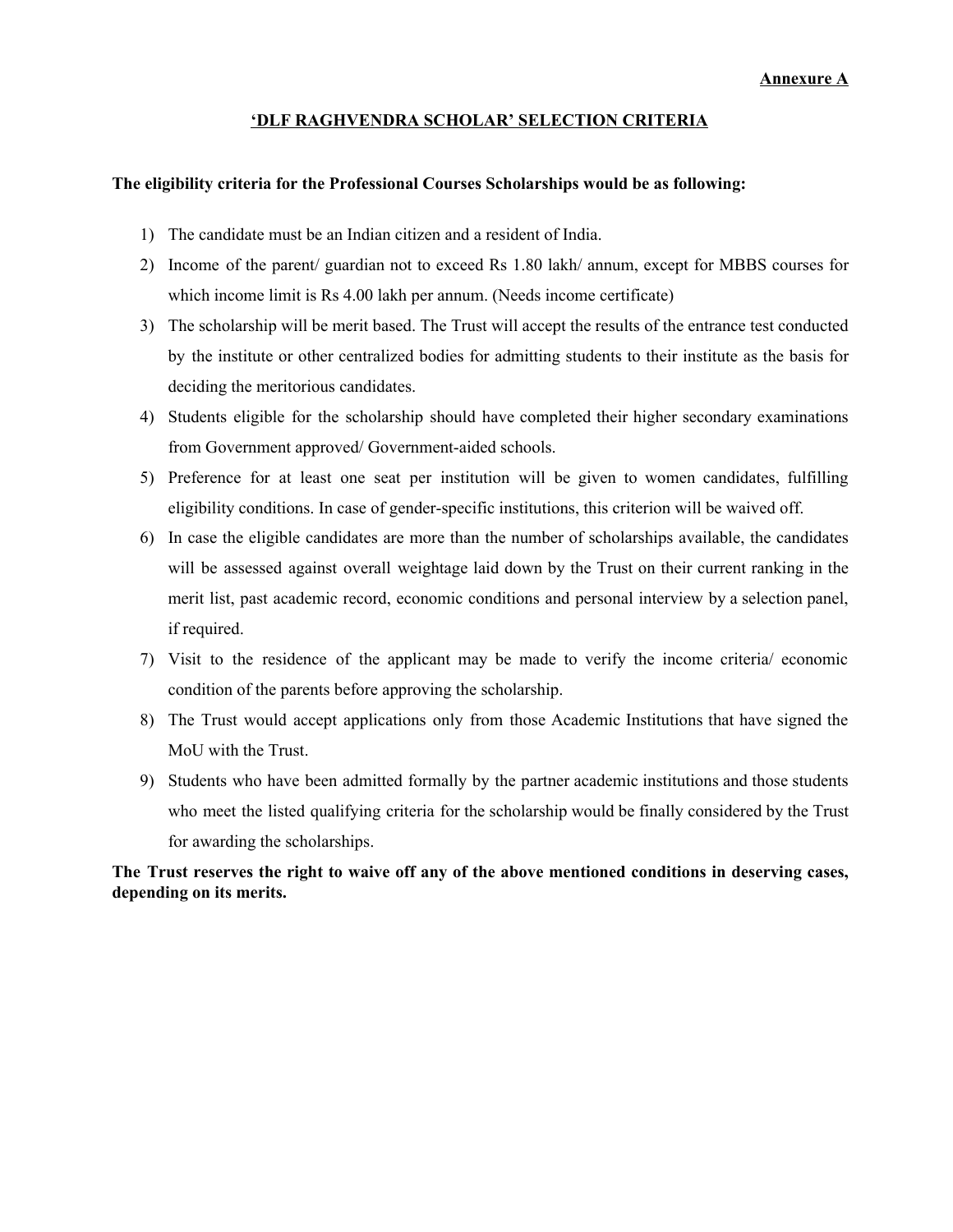#### **Annexure B**

# **DLF RAGHVENDRA SCHOLARSHIP APPLICATION FORM**

| (To be filled up by Trust office only) |                                     |
|----------------------------------------|-------------------------------------|
| Name of the Institute -------------    | Code No of Scholar ---------------- |
| Code of the Institute ---------------  |                                     |
| <b>Application No ----------</b>       |                                     |
| <b>Financial Year</b>                  |                                     |
| (Month/year) --------------            | Date of Receipt ------------        |

(Applicant must fill in all the fields neatly hand written or typed in capital letters. If any field is not applicable to the applicant, please write not applicable)

## **A. PERSONAL DETAILS**

| $2_{-}$ | 1. First Name<br>Middle Name<br>3. Last Name |                | Affix recent colour<br>photograph |  |  |  |
|---------|----------------------------------------------|----------------|-----------------------------------|--|--|--|
| 4.      | Nationality                                  |                |                                   |  |  |  |
| 5.      | Date of Birth                                |                |                                   |  |  |  |
| 6.      | Sex                                          | Male<br>Female |                                   |  |  |  |
|         | 7. Caste (SC, ST,                            |                |                                   |  |  |  |
|         | OBC, General)                                |                |                                   |  |  |  |
|         | 8. Disability                                |                |                                   |  |  |  |
|         | (if any; please                              |                |                                   |  |  |  |
|         | mention in detail)                           |                |                                   |  |  |  |
|         | 9. Father's Name                             |                |                                   |  |  |  |
|         | 10. Occupation                               |                |                                   |  |  |  |
|         | 11. Mother's Name                            |                |                                   |  |  |  |
|         | 12. Occupation                               |                |                                   |  |  |  |
|         | 13. Total Annual Income of the               |                |                                   |  |  |  |
|         |                                              |                |                                   |  |  |  |
|         | 14. No. of Dependents                        |                |                                   |  |  |  |
|         | In the family                                |                |                                   |  |  |  |
|         | 15. Address for correspondence               |                |                                   |  |  |  |
|         | (apart from Institute address)               |                |                                   |  |  |  |
|         | 16. Telephone no.                            |                |                                   |  |  |  |
|         | 17. Email ID                                 |                |                                   |  |  |  |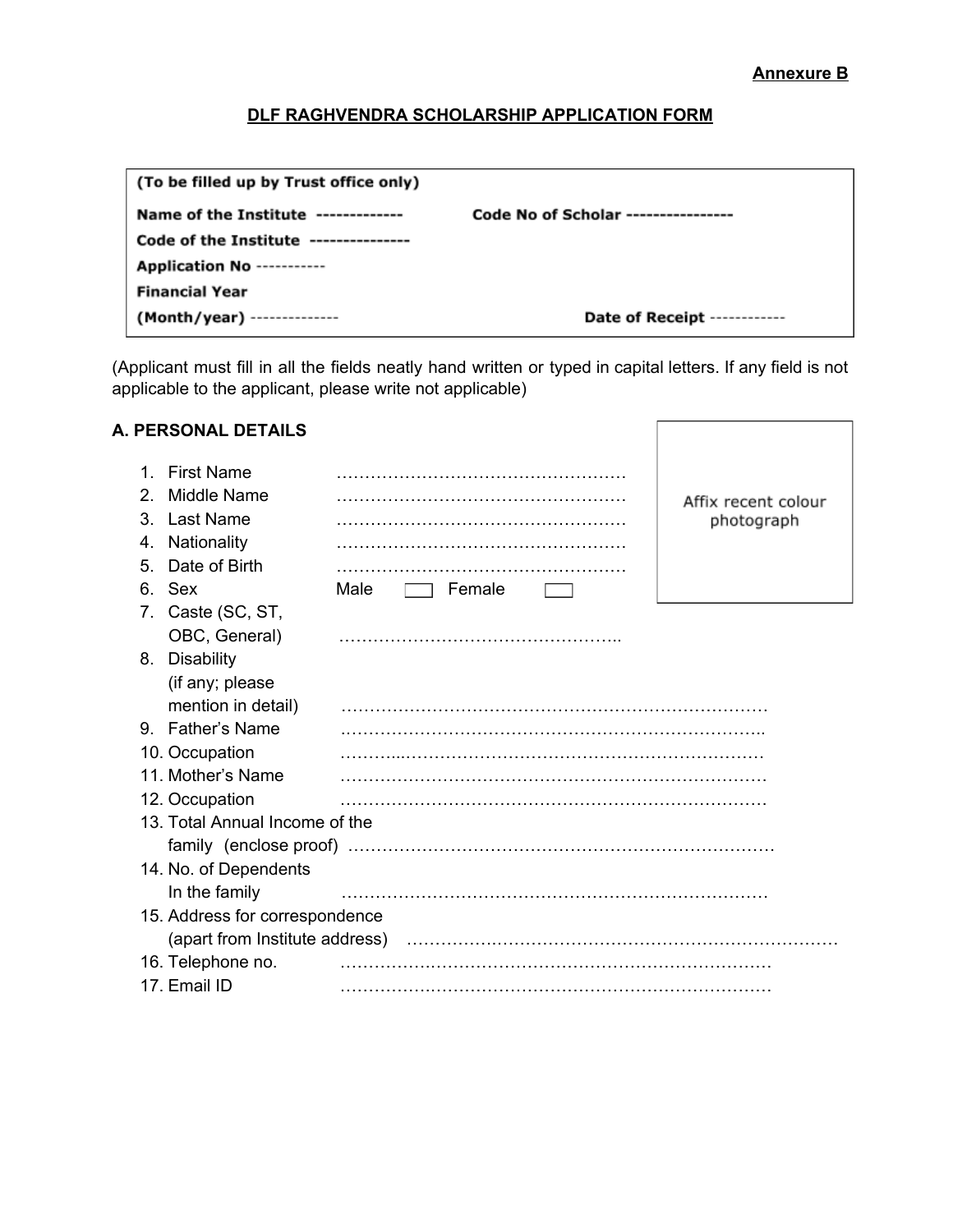# **B. ACADEMIC DETAILS**

| 1. Course Name<br>2. Duration of Course                              |
|----------------------------------------------------------------------|
| (in years)                                                           |
| 3. Rank in Common                                                    |
|                                                                      |
|                                                                      |
| 4. Annual estimate of fund required for the course per year (in Rs.) |
| a. Tuition fees                                                      |
|                                                                      |

# **C. EDUCATIONAL QUALIFICATIONS**

| Name of      | Year | Board/University/Institution | Division/Class/Grade | %        |
|--------------|------|------------------------------|----------------------|----------|
| examination  |      |                              |                      | obtained |
| Standard XII |      |                              |                      |          |

Graduation and above: (*If result of final year is not received, mention the latest result*)

| Degree | Year | Subject | Institute/University | Class/Grade | $\%$     |
|--------|------|---------|----------------------|-------------|----------|
|        |      |         |                      |             | obtained |
|        |      |         |                      |             |          |
|        |      |         |                      |             |          |
|        |      |         |                      |             |          |

**D. QUALITATIVE ACHIEVEMENT** *(please use extra sheets to answer these questions)*

1. Please mention any academic distinction, grants, scholarships and prizes received by you.

2. Please share your achievements so far in any field (not exceeding 200 words.)

3. Attach a personal statement (not exceeding 200 words) sharing your dreams, achievements, aspirations and life-goal.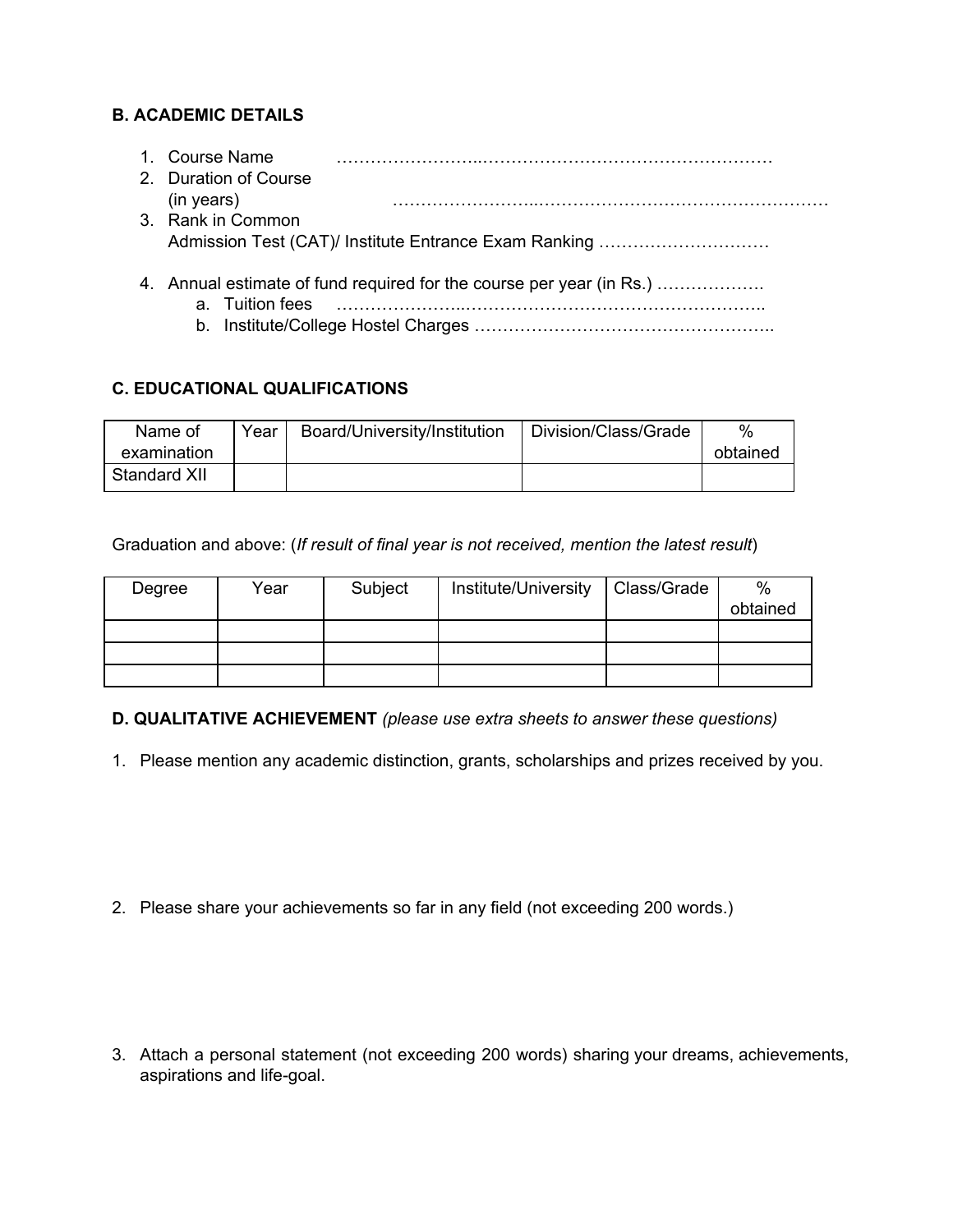The candidate is required to give two references of reputed persons other than his/her relatives. The Foundation will be at liberty to refer to them regarding the candidate's eligibility for the scholarship.

| <b>Full Name</b>               |  |
|--------------------------------|--|
| Occupation                     |  |
| Full address                   |  |
|                                |  |
|                                |  |
|                                |  |
| Relationship with<br>Candidate |  |
|                                |  |

I, hereby declare that the above information furnished by me is true and correct in all respect.

| Signature of the Applicant |   |
|----------------------------|---|
| <b>Full Name</b>           | . |
| Place and Date             | . |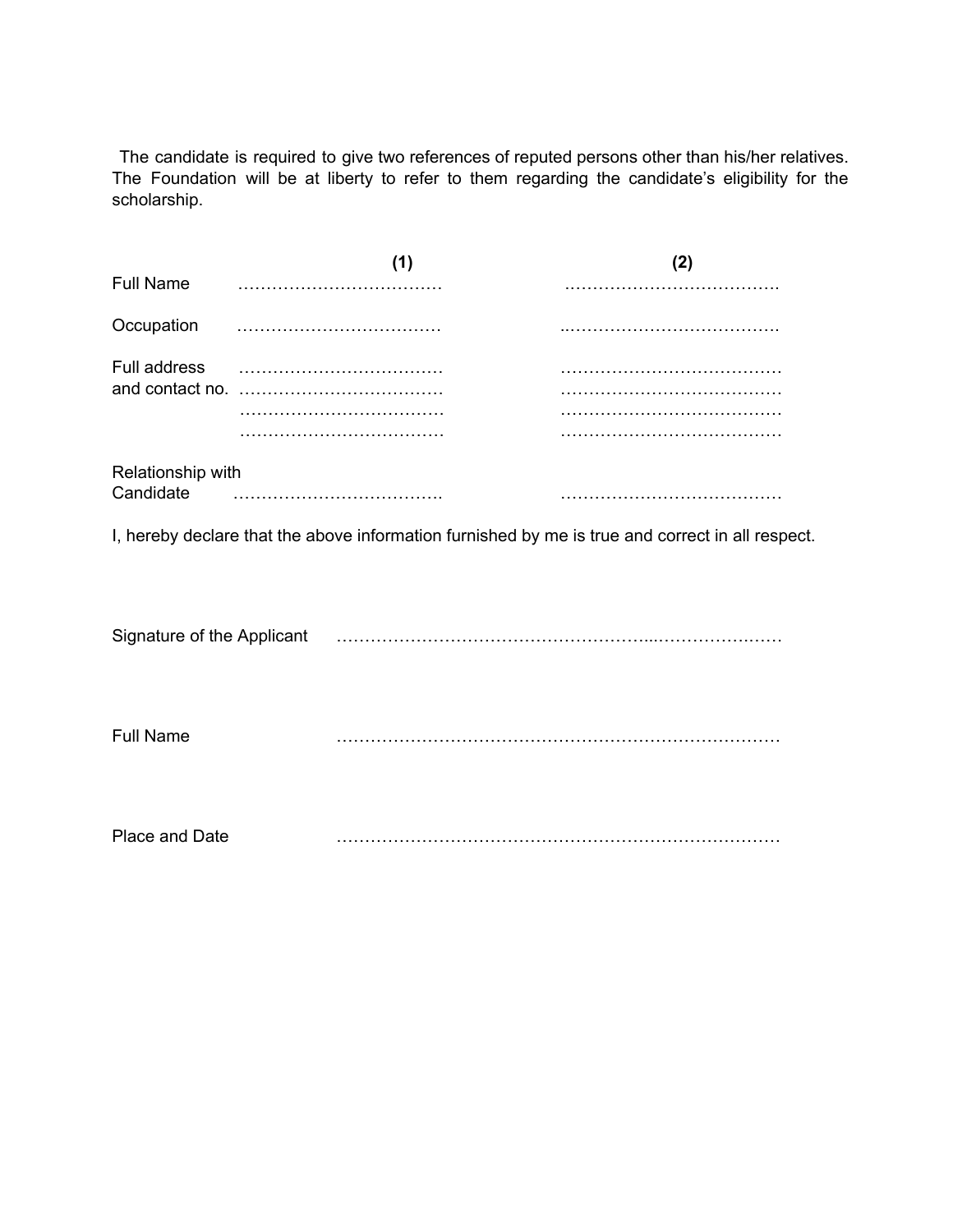# **Authorization by Head of the Institute**

I solemnly declare that the Scholarship Committee of the Institute has taken due diligence and the above information furnished by the applicant is true and correct in all respect to the best of my knowledge. I, therefore, recommend his/her candidature for the DLF Raghvendra Scholarship.

| Signature             |  |  |  |
|-----------------------|--|--|--|
| Name                  |  |  |  |
| Designation           |  |  |  |
| Date                  |  |  |  |
| Seal of the Institute |  |  |  |